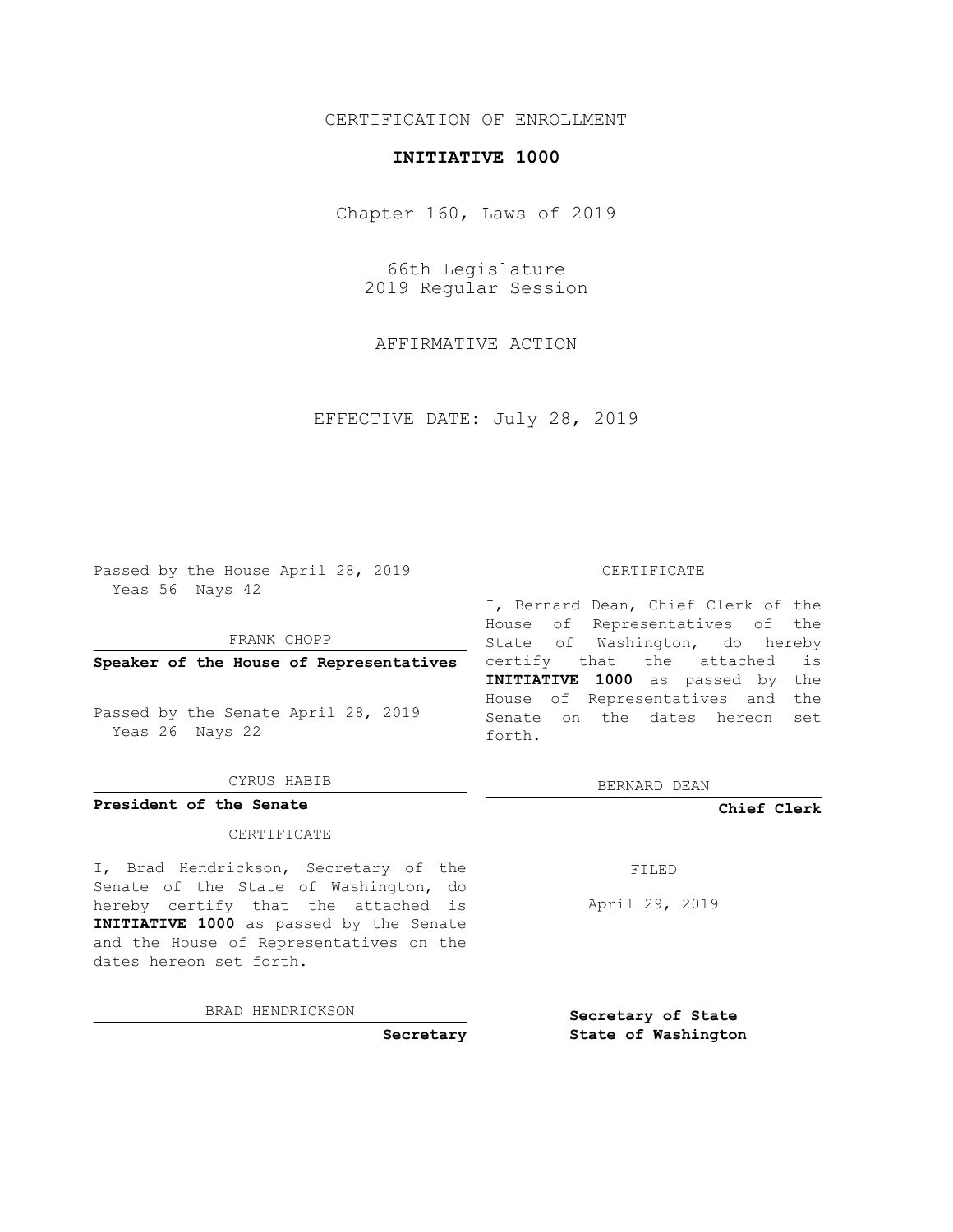| INITIATIVE 1000 |  |
|-----------------|--|
|-----------------|--|

Passed Legislature - 2019 Regular Session

**State of Washington 66th Legislature 2019 Regular Session**

**By** People of the State of Washington

 AN ACT Relating to diversity, equity, and inclusion; amending RCW 49.60.400 and 43.43.015; adding a new section to chapter 43.06 RCW; 3 and creating new sections. BE IT ENACTED BY THE PEOPLE OF THE STATE OF WASHINGTON:

 **PART I TITLE AND INTENT**

 NEW SECTION. **Sec. 1.** This act may be known and cited as the Washington state diversity, equity, and inclusion act.

 NEW SECTION. **Sec. 2.** The intent of the people in enacting this act is to guarantee every resident of Washington state equal opportunity and access to public education, public employment, and 12 public contracting without discrimination based on their race, sex, color, ethnicity, national origin, age, sexual orientation, the presence of any sensory, mental, or physical disability, or honorably discharged veteran or military status. This is accomplished by: Restoring affirmative action into state law without the use of quotas or preferential treatment; defining the meaning of preferential treatment and its exceptions; and establishing a governor's commission on diversity, equity, and inclusion.

p. 1 INITIATIVE 1000.SL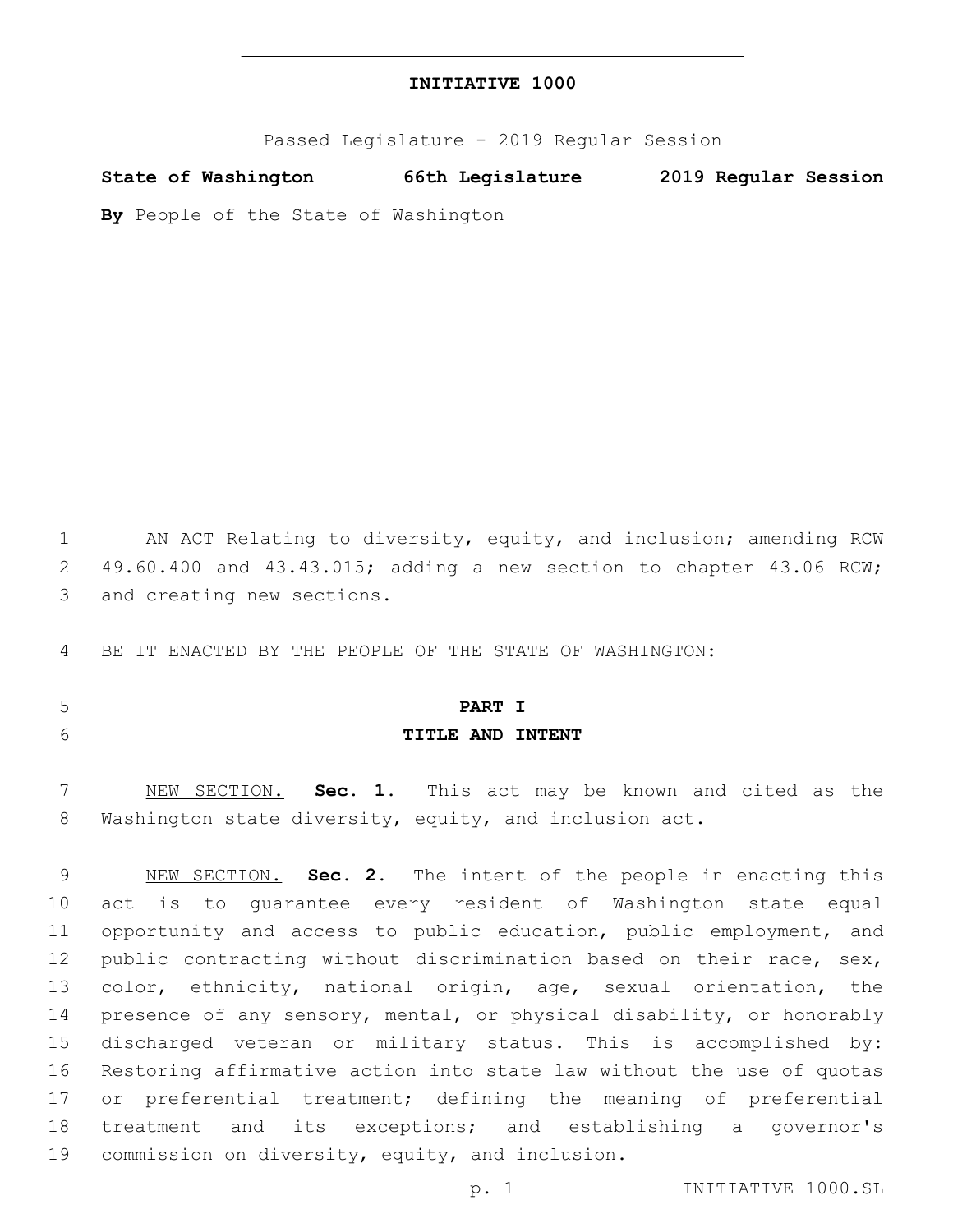1 **PART II**

## 2 **PROHIBITION OF DISCRIMINATION AND PREFERENTIAL TREATMENT**

3 **Sec. 3.** RCW 49.60.400 and 2013 c 242 s 7 are each amended to 4 read as follows:

5 (1) The state shall not discriminate against, or grant 6 preferential treatment to, any individual or group on the basis of 7 race, sex, color, ethnicity, (( $\Theta$ r)) national origin, age, sexual 8 orientation, the presence of any sensory, mental, or physical 9 disability, or honorably discharged veteran or military status in the 10 operation of public employment, public education, or public 11 contracting.

12 (2) This section applies only to action taken after December 3, 13 1998.

14 (3) This section does not affect any law or governmental action 15 that does not discriminate against, or grant preferential treatment 16 to, any individual or group on the basis of race, sex, color, 17 ethnicity, (( $\Theta$ ) national origin, age, sexual orientation, the 18 presence of any sensory, mental, or physical disability, or honorably 19 discharged veteran or military status.

20 (4) This section does not affect any otherwise lawful 21 classification that:

22 (a) Is based on sex and is necessary for sexual privacy or 23 medical or psychological treatment; or

24 (b) Is necessary for undercover law enforcement or for film, 25 video, audio, or theatrical casting; or

26 (c) Provides for separate athletic teams for each sex.

27 (5) This section does not invalidate any court order or consent 28 decree that is in force as of December 3, 1998.

29 (6) This section does not prohibit action that must be taken to 30 establish or maintain eligibility for any federal program, if the 31 director of the office of financial management, in consultation with 32 the attorney general and the governor's commission on diversity, 33 equity, and inclusion, determines that ineligibility ((would)) will 34 result in a material loss of federal funds to the state.

35 (7) Nothing in this section prohibits schools established under 36 chapter 28A.715 RCW from:

37 (a) Implementing a policy of Indian preference in employment; or

38 (b) Prioritizing the admission of tribal members where capacity 39 of the school's programs or facilities is not as large as demand.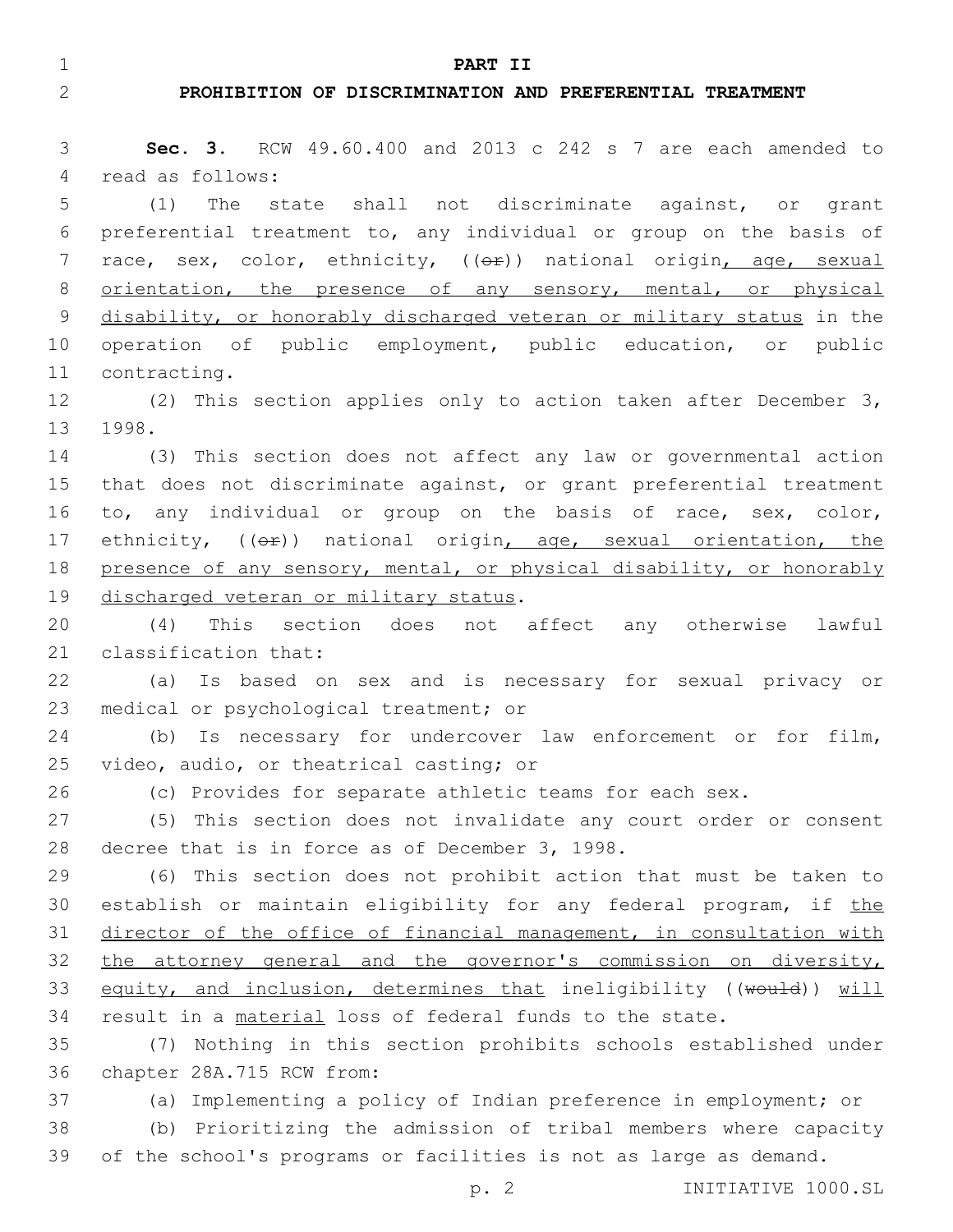(8) Nothing in this section prohibits the state from remedying 2 discrimination against, or underrepresentation of, disadvantaged groups as documented in a valid disparity study or proven in a court of law. (9) Nothing in this section prohibits the state from implementing affirmative action laws, regulations, policies, or procedures such as participation goals or outreach efforts that do not utilize quotas and that do not constitute preferential treatment as defined in this section. (10) Nothing in this section prohibits the state from 11 implementing affirmative action laws, regulations, policies, or procedures which are not in violation of a state or federal statute, 13 final regulation, or court order. 14 11 For the purposes of this section  $((\tau))$ : (a) "State" includes, but is not necessarily limited to, the state itself, any city, county, public college or university, community college, school district, special district, or other political subdivision or governmental instrumentality of or within the state; (b) "State agency" means the same as defined in RCW 42.56.010; (c) "Affirmative action" means a policy in which an individual's 22 race, sex, ethnicity, national origin, age, the presence of any 23 sensory, mental, or physical disability, and honorably discharged veteran or military status are factors considered in the selection of 25 qualified women, honorably discharged military veterans, persons in protected age categories, persons with disabilities, and minorities for opportunities in public education, public employment, and public contracting. Affirmative action includes, but shall not be limited to, recruitment, hiring, training, promotion, outreach, setting and achieving goals and timetables, and other measures designed to increase Washington's diversity in public education, public 32 employment, and public contracting; and 33 (d) "Preferential treatment" means the act of using race, sex, color, ethnicity, national origin, age, sexual orientation, the presence of any sensory, mental, or physical disability, and honorably discharged veteran or military status as the sole qualifying factor to select a lesser qualified candidate over a more qualified candidate for a public education, public employment, or 39 public contracting opportunity. p. 3 INITIATIVE 1000.SL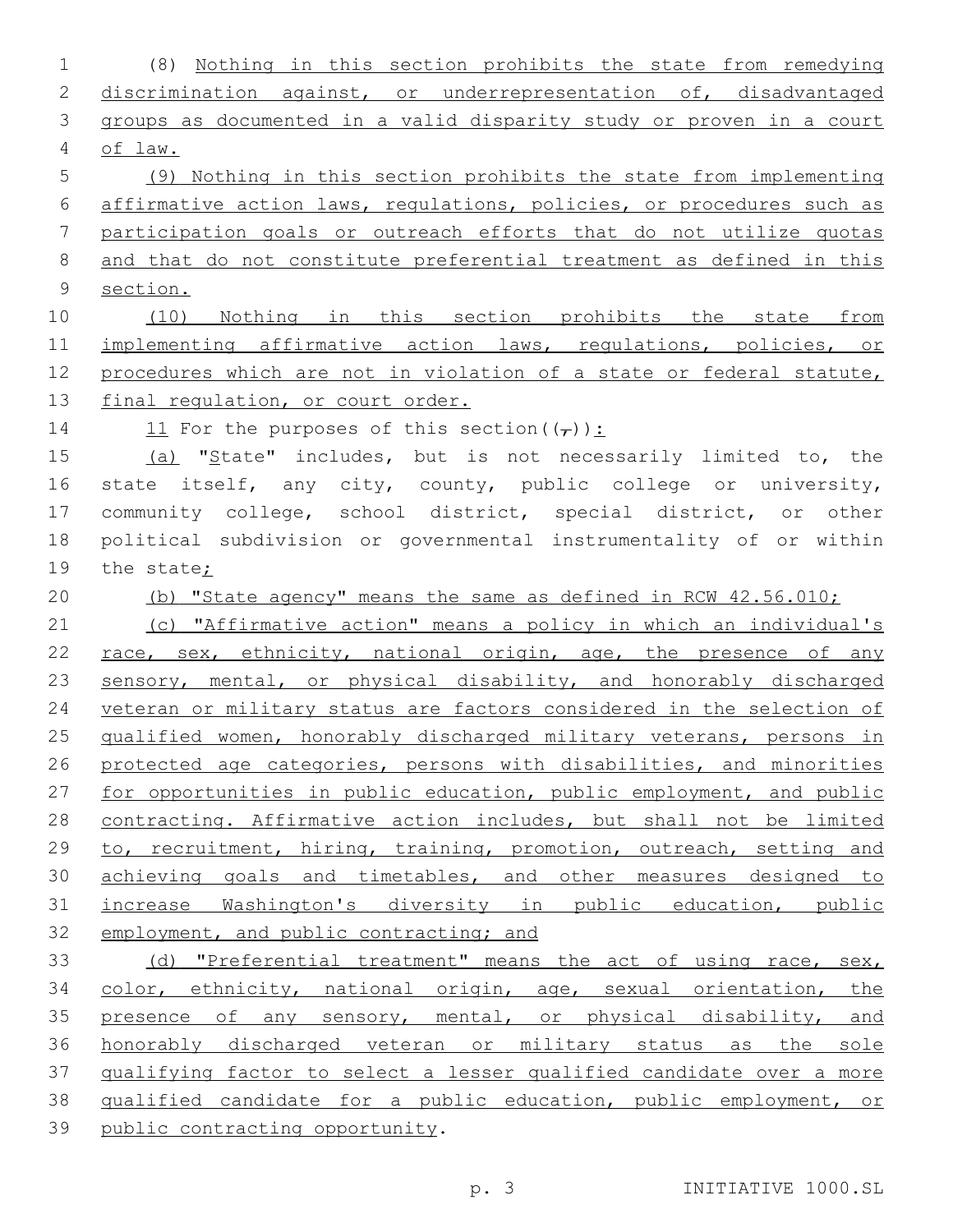1 (( $(49)$ )) (12) The remedies available for violations of this section shall be the same, regardless of the injured party's race, sex, color, ethnicity, or national origin, as are otherwise available for violations of Washington antidiscrimination law.

 $((+10))$   $(13)$  This section shall be self-executing. If any part or parts of this section are found to be in conflict with federal law, the United States Constitution, or the Washington state Constitution, the section shall be implemented to the maximum extent that federal law, the United States Constitution, and the Washington state Constitution permit. Any provision held invalid shall be severable from the remaining portions of this section.

 **Sec. 4.** RCW 43.43.015 and 1985 c 365 s 4 are each amended to 13 read as follows:

14 For the purposes of this chapter, "affirmative action" means, in addition to and consistent with the definition in section 3 of this 16 act, a policy or procedure by which racial minorities, women, persons in the protected age category, persons with disabilities, Vietnam-era 18 veterans, honorably discharged military veterans, and ((disabled)) 19 veterans with disabilities are provided with increased employment 20 opportunities. It shall not mean any ((sort)) form of quota system.

# **PART III CREATION OF THE GOVERNOR'S COMMISSION ON DIVERSITY, EQUITY, AND INCLUSION**

 NEW SECTION. **Sec. 5.** A new section is added to chapter 43.06 25 RCW to read as follows:

 (1) There is created the governor's commission on diversity, equity, and inclusion. The commission is responsible for planning, directing, monitoring, and enforcing each state agency's compliance with this act. The commission may propose and oppose legislation and shall publish an annual report on the progress of all state agencies in achieving diversity, equity, and inclusion in public education, 32 public employment, and public contracting.

 (2) The governor's commission on diversity, equity, and inclusion shall be staffed and funded within the governor's biennial budget. The executive commission members shall be appointed by the governor 36 and serve four-year terms:

37 (a) Lieutenant governor;

p. 4 INITIATIVE 1000.SL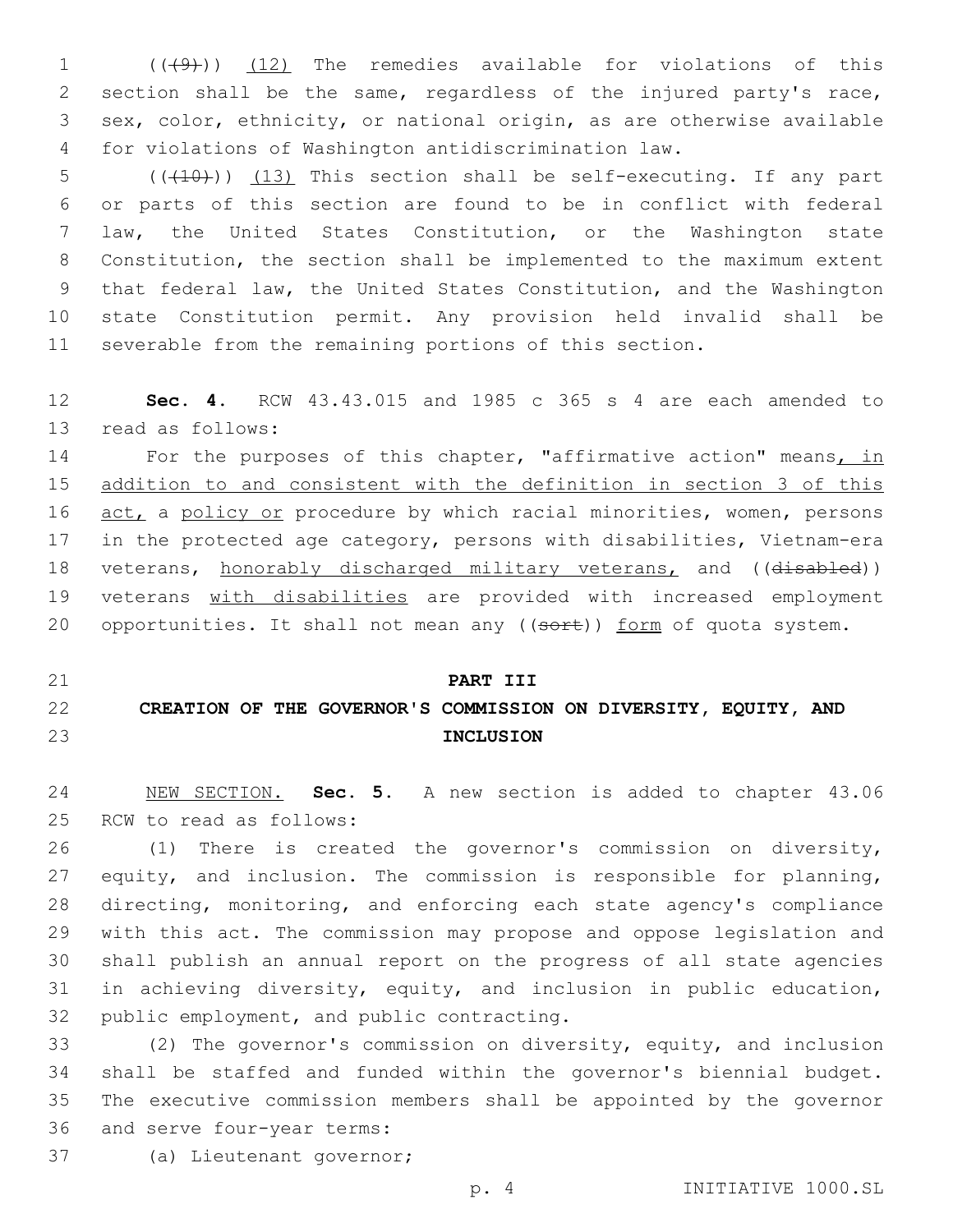1 (b) Attorney general; (c) Superintendent of public instruction;2 (d) Commissioner of the department of employment security; (e) Secretary of the department of transportation; (f) Director of the department of enterprise services; (g) Director of the office of minority and women's business 7 enterprises; 8 (h) Director of the department of commerce; (i) Director of the department of veterans affairs; (j) Executive director of the human rights commission; (k) Director of the office of financial management; (l) Director of the department of labor and industries; (m) Executive director of the governor's office of Indian 14 affairs; (n) Executive director of the Washington state women's 16 commission; (o) Executive director of the commission on African-American 18 affairs; (p) Executive director of the commission on Asian Pacific 20 American affairs; (q) Executive director of the commission on Hispanic affairs; (r) Chair of the governor's committee on disability issues and 23 employment; 24 (s) Chair of the council of presidents; (t) Chair of the board for community and technical colleges; (u) Chair of the workforce training and education coordinating board;27 (v) Executive director of the board of education; (w) Chair of the board of Washington STEM;29 (x) Chair, officer, or director of a state agency or nonprofit organization representing the legal immigrant and refugee community; (y) Chair, officer, or director of a state agency or nonprofit organization representing the lesbian, gay, bisexual, transgender, 34 and queer community; (z) Any other agencies or community representatives the governor deems necessary to carry out the objectives of the commission. (3)(a) The commission shall also consist of the following 38 legislatively appointed members: (i) Two state senators, one from each of the two largest caucuses, appointed by the president of the senate;

p. 5 INITIATIVE 1000.SL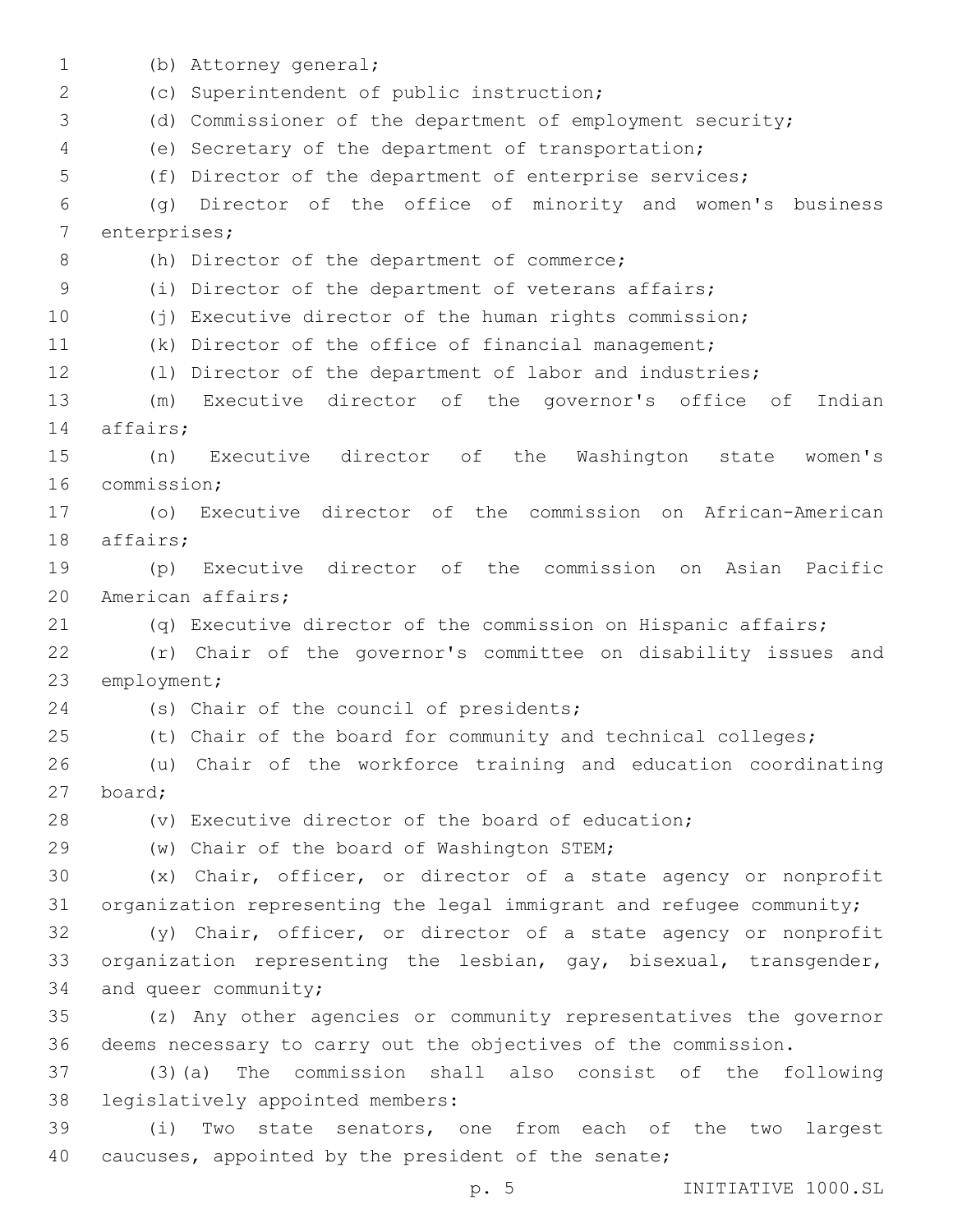(ii) Two members of the state house of representatives, one from each of the two largest caucuses, appointed by the speaker of the 3 house of representatives.

 (b) Legislative members shall serve two-year terms, from the date 5 of their appointment.

 (4) Each commission member shall serve for the term of his or her appointment and until his or her successor is appointed. Any commission member listed in subsection (2) of this section, who serves by virtue of his or her office, shall be immediately replaced by his or her duly elected or appointed successor.

 (5) A vacancy on the commission shall be filled within thirty days of the vacancy in the same manner as the original appointment.

# **PART IV MISCELLANEOUS**

 NEW SECTION. **Sec. 6.** Within three months following the 16 effective date of this section, the office of program research and senate committee services shall prepare a joint memorandum and draft legislation to present to the appropriate committees of the legislature regarding any necessary changes to the Revised Code of Washington to bring nomenclature and processes in line with this act so as to fully effectuate and not interfere in any way with its intent. In preparing the memorandum and draft legislation, the office of program research and senate committee services shall consult with the sponsors of this initiative, the governor's committee on diversity, equity, and inclusion and the state human rights commission.

 NEW SECTION. **Sec. 7.** If any provision of this act or its application to any person or circumstance is held invalid, the remainder of the act or the application of the provision to other persons or circumstances is not affected.

 NEW SECTION. **Sec. 8.** For constitutional purposes, the subject of this act is "Diversity, Equity, and Inclusion."

> Passed by the House April 28, 2019. Passed by the Senate April 28, 2019.